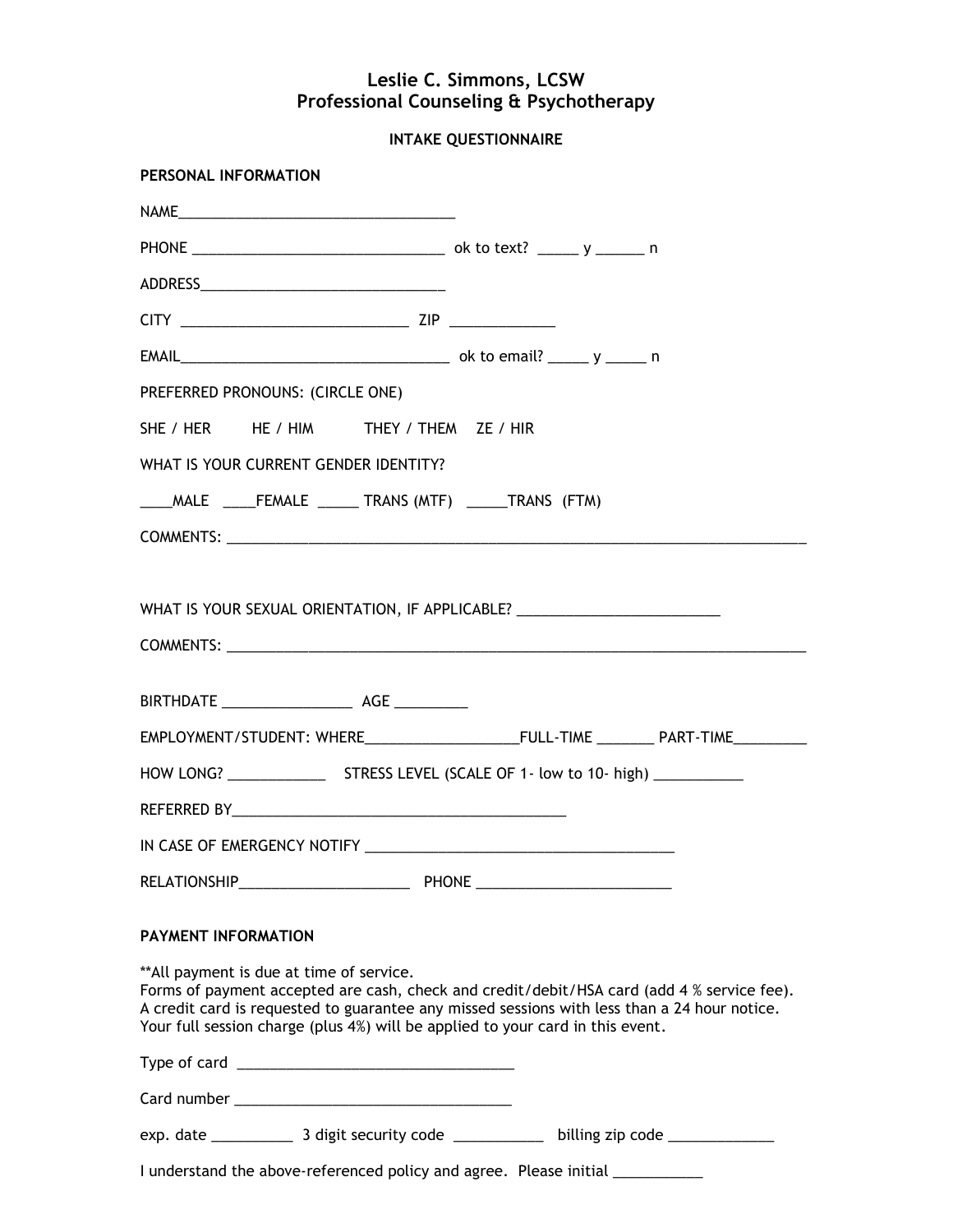### **COUNSELING INFORMATION**

PLEASE DESCRIBE THE EVENT(S) THAT OCCURRED WHICH INFLUENCED YOUR DECISION TO COME TO COUNSELING:

WHAT HAVE YOU ALREADY TRIED TO DO ABOUT YOUR CONCERN?

HAVE YOU EVER BEEN TO COUNSELING OR PSYCHOTHERAPY? \_\_\_\_\_\_\_ YES \_\_\_\_\_\_\_\_ NO **COMMENTS** 

PLEASE MARK AN "X" ON THE LINE BELOW AT A POINT THAT REFLECTS YOUR FEELINGS ABOUT RESOLVING THE CONCERN.

| very    | somewhat | unsure | somewhat | verv     |
|---------|----------|--------|----------|----------|
| hopeful | hopeful  |        | hopeless | hopeless |

### **MEDICAL INFORMATION**

DESCRIBE ANY EXISTING MEDICAL PROBLEMS OR CURRENT PHYSICAL SYMPTOMS:

PLEASE LIST ANY MAJOR PAST ILLNESSES/SURGERIES/HOSPITALIZATIONS:

LIST ALL PRESCRIBED OR NON-PRESCRIBED MEDICATIONS YOU TAKE ON A REGULAR BASIS:

### **FAMILY INFORMATION**

MARITAL STATUS:

\_\_\_\_\_\_\_ single \_\_\_\_\_\_ married/partner \_\_\_\_\_\_ divorced\_\_\_\_\_\_\_\_ widowed

FOR WOMEN:

HOW MANY PREGNANCIES? \_\_\_\_\_\_\_\_\_ LIVE BIRTHS: \_\_\_\_\_\_\_ MISCARRIAGES: \_\_\_\_\_

PLEASE DESCRIBE ANY FAMILY HISTORY OF PSYCHOLOGICAL PROBLEMS:

PLEASE DESCRIBE YOUR FAMILY'S USE OF ALCOHOL/DRUGS: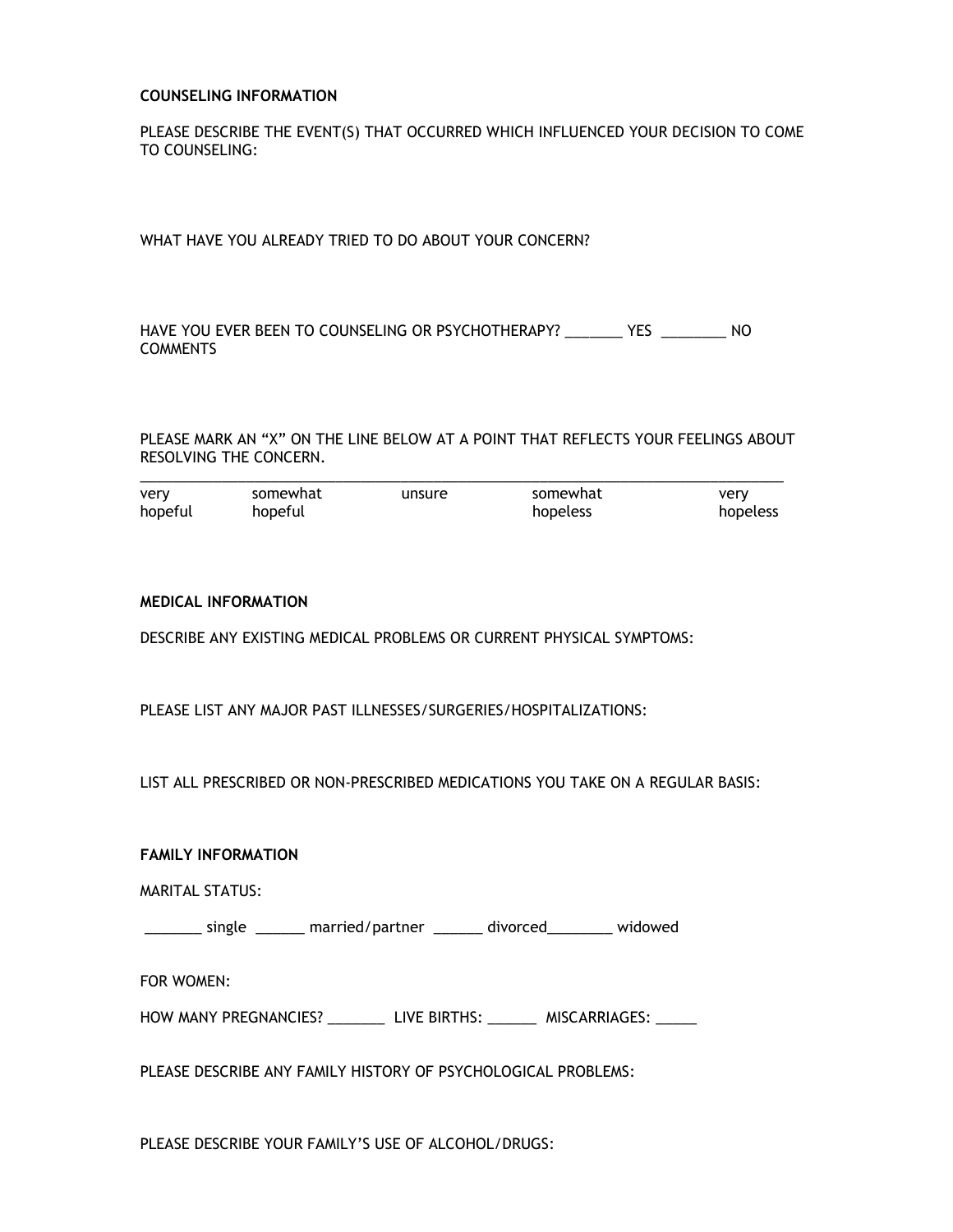# PLEASE LIST THE FIRST NAMES, AGES AND RELATIONSHIPS OF THE PEOPLE YOU LIVE WITH:

| <b>NAME</b> | <b>RELATIONSHIP</b> | AGE |  |
|-------------|---------------------|-----|--|
|             |                     |     |  |
|             |                     |     |  |
|             |                     |     |  |
|             |                     |     |  |
|             |                     |     |  |
|             |                     |     |  |

PLEASE DESCRIBE (EXCELLENT, GOOD, POOR OR FREQUENCY OF USE):

| HEALTH_________________________                                  |                                                                                  |  |  |
|------------------------------------------------------------------|----------------------------------------------------------------------------------|--|--|
| APPETITE_______________________                                  | ENERGY LEVEL____________________                                                 |  |  |
| TOBACCO USE__________________                                    | ALCOHOL USE____________________                                                  |  |  |
|                                                                  | CAFFEINE USE_____________________                                                |  |  |
| <b>HAVE YOU TRIED:</b>                                           |                                                                                  |  |  |
| _______ MARIJUANA ______ INHALANTS ______ COCAINE ______ ECSTASY |                                                                                  |  |  |
|                                                                  |                                                                                  |  |  |
|                                                                  |                                                                                  |  |  |
| PLEASE CHECK ANY SPECIFIC ISSUES YOU HAVE CONCERNS ABOUT:        |                                                                                  |  |  |
|                                                                  |                                                                                  |  |  |
| COWORKERS_________                                               | DEATH OR LOSS OF SIGNIFICANT PERSON ________                                     |  |  |
|                                                                  | RESTLESS, RACING THOUGHTS ________________DATING/ROMANTIC RELATIONSHIPS ________ |  |  |
| SPIRITUAL CONCERNS ________                                      | SEXUAL CONCERNS _______                                                          |  |  |
| ETHNIC/RACIAL CONCERNS                                           | SELF ESTEEM/SELF CONFIDENCE ________                                             |  |  |
| ASSERTIVENESS/SHYNESS                                            | DECISION-MAKING ABILITIES _______                                                |  |  |
| EDUCATION/CAREER                                                 | ABUSE/PHYSICAL/SEXUAL/EMOTIONAL                                                  |  |  |
| ANXIETY/PANIC ________                                           | ALCOHOL ABUSE ______                                                             |  |  |
| PHYSICAL STRESS (HEAD ACHES, STOMACH ACHES, ILLNESS) _________   |                                                                                  |  |  |